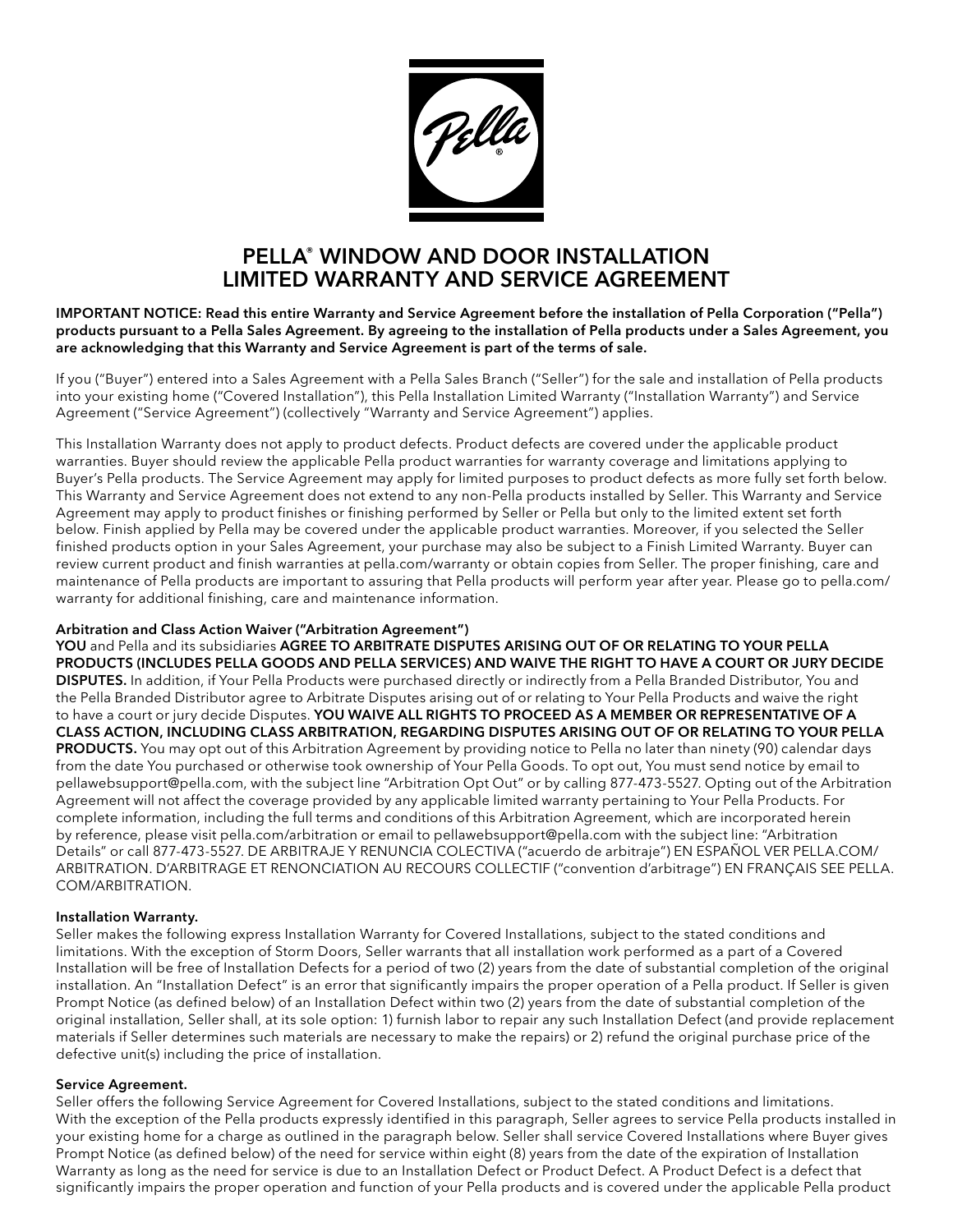warranty. Upon these conditions being met, Seller shall furnish labor to repair or replace the Pella® products subject to service. In lieu of repair or replacement, Seller may, at its sole option, choose to refund the original purchase price of the units that Seller determines is due service under the Service Agreement. This Service Agreement does not apply to Storm Doors, Wood Entry Doors (but glass seal failures in such doors are covered), electronic components, if any, Between-the-Glass Decorative Panel options (but shades and grilles in such options are covered for three [3] years as noted below), and Decorative Metal Accents and Wrought Iron options. Blinds or shades sealed between insulating glass and Vivid View® screens are subject to service for three (3) years rather than eight (8) years from the date of expiration of the Installation Warranty.

Seller shall service Pella product as set forth in this Service Agreement upon the upfront payment of \$75, which shall cover the diagnostic and any repair/replacement labor related to the first unit. Thereafter, a \$75 charge will apply to each additional unit repaired or replaced. "Unit" is defined as a separate window or door, and multiple windows manufactured or installed as one piece shall still be considered multiple units and counted based on the number of frames. This \$75 per-unit charge is subject to an annual increase from December 31, 2013, based upon the published Consumer Price Index rate.

# CONDITIONS AND LIMITATIONS APPLICABLE TO ALL COVERED INSTALLATIONS

If Pella or Seller provided trim as part of the Covered Installation and such trim must be replaced under this Warranty and Service Agreement, Seller shall provide reasonably suitable trim but cannot assure it will match the original trim.

The extent of coverage with respect to finishes is limited as set forth in this paragraph. If the original product or component was finished by Pella or Seller and a replacement is required because of a Product Defect (other than the finish itself) or Installation Defect pursuant to this Warranty and Service Agreement, the product will be replaced with finish. If the finish was provided by someone other than Pella or Seller, the product or component replaced will not be finished and no coverage is provided by Pella or Seller for such finish. If a Pella product warranty responds to a defect in exterior finish of a product supplied as a part of a Covered Installation, this Service Agreement shall apply subject to its terms, conditions and limitations.

Even where Seller chooses to repair or replace product, the coverage afforded by this Warranty and Service Agreement does not include any labor or material associated with finishing space surrounding or adjacent to the repaired or replaced product (including any carpentry work). Buyer is responsible for performing any finishing work to the home as a result of any warranty or servicing work, including carpentry or painting work. Replacement product and installation provided pursuant to this Warranty and Service Agreement shall be covered only for the remainder of the terms of this Warranty and Service Agreement.

# Transfer of Warranty and Service Agreement.

This Warranty and Service Agreement is automatically transferred to any subsequent owner of the home on which the Covered Installation occurred. All subsequent owners (also referred to as "you" or "Buyer") are subject to all conditions and limitations of this Warranty and Service Agreement to the same extent and in the same manner as the original Buyer. This Warranty and Service Agreement applies with equal force to multiple buyers, including spouses, and the term "Buyer" is both singular and plural as the case may be.

# Limitation of Warranty and Service Agreement.

This Installation Warranty is the exclusive warranty for a Covered Installation. NEITHER PELLA NOR SELLER MAKE ANY OTHER EXPRESS OR IMPLIED WARRANTIES WITH RESPECT TO THE INSTALLATION OR SERVICE OF YOUR PELLA PRODUCTS.

# Limitation of Liability.

THIS WARRANTY AND SERVICE AGREEMENT SETS FORTH THE MAXIMUM LIABILITY FOR THE INSTALLATION AND SERVICE WORK. IN NO EVENT (INCLUDING WHERE SELLER HAS NO PERFORMANCE OBLIGATIONS DUE TO THE OPERATION OF CONDITIONS OR LIMITATIONS) SHALL PELLA, SELLER OR INSTALLER BE LIABLE FOR ANY INCIDENTAL, CONSEQUENTIAL OR SPECIAL DAMAGES RESULTING FROM THE SALE, INSTALLATION, SERVICE OR USE OF ANY PELLA PRODUCTS. IN NO EVENT SHALL THE LIABILITY OF SELLER, PELLA OR INSTALLER EXCEED THE PRICE PAID FOR THE PRODUCT AND INSTALLATION.

# Limitation of Remedy.

THE EXCLUSIVE REMEDY OF THE BUYER, AND THE SOLE LIABILITY OF PELLA, SELLER AND INSTALLER FOR ANY AND ALL CLAIMS, LOSSES, INJURIES OR DAMAGES (INCLUDING CLAIMS BASED ON BREACH OF WARRANTY, CONTRACT, NEGLIGENCE, TORT, STRICT LIABILITY OR OTHERWISE) RESULTING FROM THE SALE, INSTALLATION, SERVICE OR USE OF A PELLA PRODUCT OR INSTALLATION SERVICE, SHALL BE, AT THE OPTION OF SELLER, REPAIR OF INSTALLATION DEFECT OR PRODUCT DEFECT OR RETURN OF THE ORIGINAL PURCHASE PRICE. IF PELLA OR SELLER PROVIDES ANY OF THE REMEDIES IDENTIFIED IN THE INSTALLATION WARRANTY ABOVE (I.E., REPAIR OR REFUND), THEN BUYER AGREES THAT THIS REMEDY SHALL NOT HAVE FAILED OF ITS ESSENTIAL PURPOSE.

# DISCLAIMERS AND EXCEPTIONS APPLICABLE TO ALL COVERED INSTALLATIONS

#### Seller and Pella are not responsible for any loss or damage due to or make no warranty or service commitment as to:

- 1. Loss or damage arising from exceeding the performance parameters for the Pella products set forth in product labeling or the *Pella Architectural Design Manual.*
- 2. Installations, repairs or modifications performed by anyone other than Seller or someone under the control or supervision of Seller.
- 3. Installation of non-Pella products.